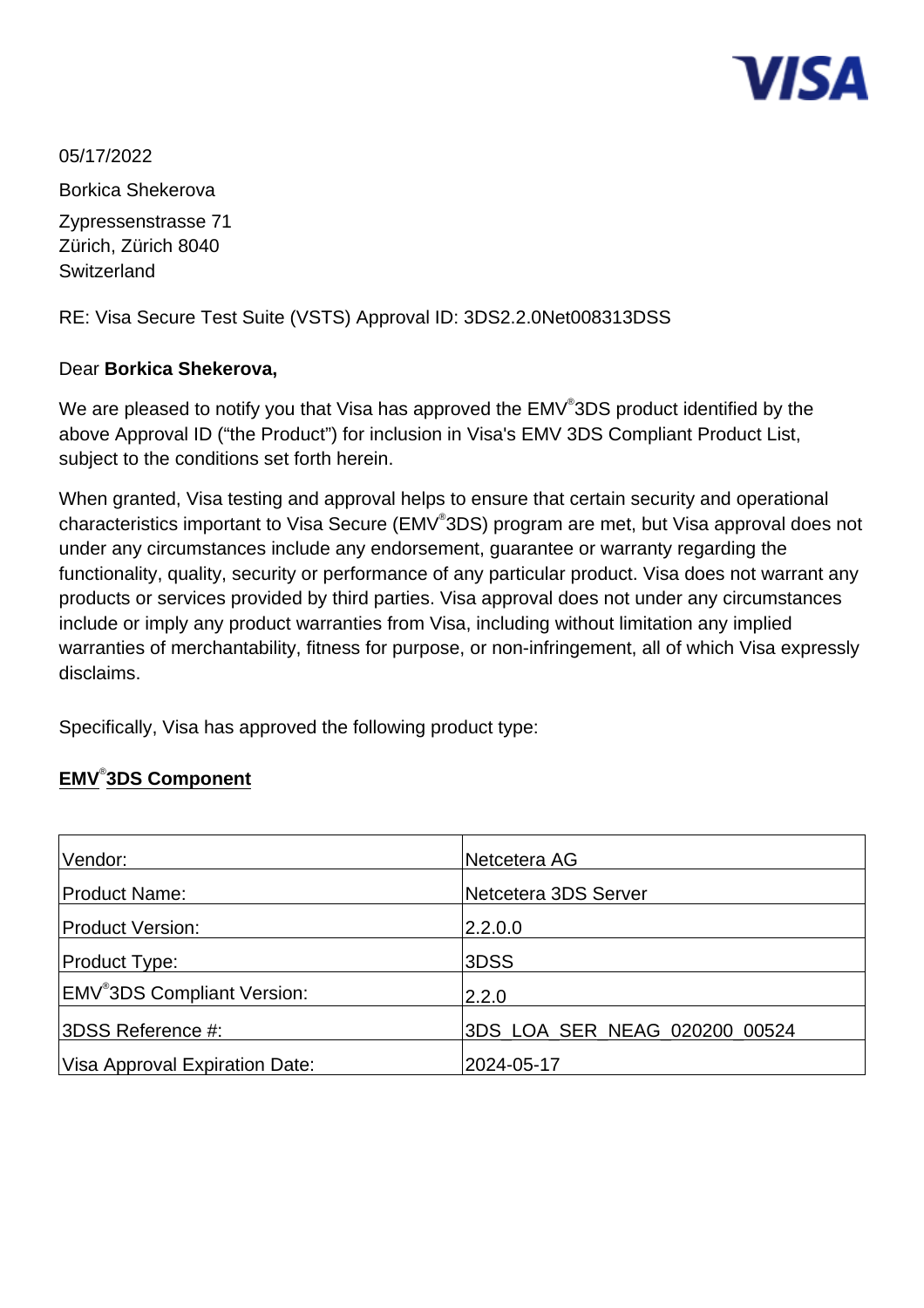Visa performs limited testing to ascertain a product's compliance with applicable specifications. Visa's limited testing program is not designed to establish the functionality of your approved Product in all potential conditions in which it may be used. Visa's approval does not, under any circumstances include or imply any guarantees, assurances, or warranties that the approved Product will operate in all possible settings or in connection or combination with any other approved product.

Visa's approval is limited to products designed to comply with the following specification(s):

EMV® 3-D Secure Protocol and Core Functions Specification, Version 2.2.0

## Evaluated Product

## 3DSS

This product was tested to ensure that the product could support Visa's EMV<sup>®</sup>3DS Program.

#### Scope of Approval

Visa approves the Product for use anywhere in the world.

#### **Conditions**

Visa only performs limited testing and the onus is on the manufacturer of the Product to conduct all testing necessary to ensure that the Product interoperates with other Visa approved products and that environmental issues do not adversely affect performance of the Product.

Visa's approval only applies to products that are identical to the Product tested by Visa. A product should not be considered approved by Visa, nor promoted as approved, if any aspect of the product is different from that which Visa tested and approved, even if the product conforms to the basic Product description contained in this letter.

All products must be submitted pursuant to the Visa Secure Test Suite Terms of Service. The approval granted in this letter is subject in all respects to the terms and conditions of VSTS.

The issuance of this letter is further conditioned upon the product maintaining its approval from Visa. Upon the expiration or revocation of the approval granted to the product, this approval is void.

Approval granted by Visa does not supersede additional testing requirements as may be imposed by financial institutions or other customers, network services providers, or Visa Region Specific Requirements. The Manufacturer is encouraged to ensure that testing requirements from all relevant parties are met and approvals granted prior to sale or installation of the product.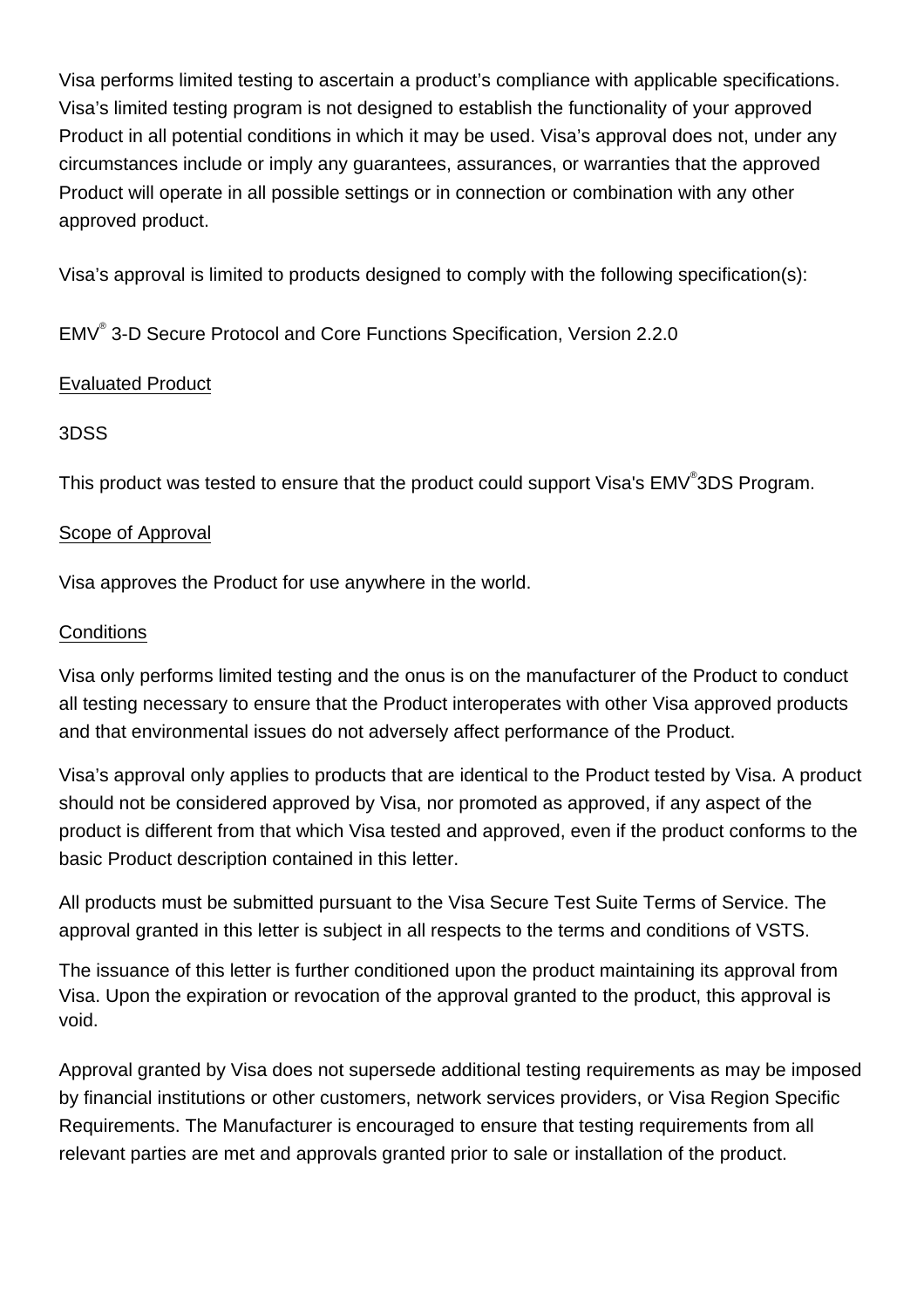Visa's approval is granted solely in connection with the product actually tested and to the submitting vendor. Such approvals may not be assigned, transferred or sublicensed, either directly or indirectly, by operation of law or otherwise. Only those 3-D Secure product manufacturers receiving a Visa approval for a product may represent that they have approval from Visa.

Visa may revoke the approval at any time. Because this approval may be revoked at any time, no third party should rely on this letter without confirming the continued validity of the approval with VSTS. Even though Visa has tested and approved this Product, as described in this letter, the manufacturer of each product shall be responsible for compliance with all applicable specifications and for all liabilities resulting from the use or distribution of the product.

You may communicate to Visa customer banks, financial institutions, merchants and service providers that the Product is Visa approved provided, however that you also communicate any of the limitations on Visa's approval described above under the heading, (a) Scope of Approval, (b) Comments and/or Specification Deviation(s), (c) Condition(s), and all written communication referring to Visa approval shall contain the following legend:

"When granted, Visa approval is provided by Visa to ensure certain operational characteristics important to Visa's systems as a whole, but Visa approval does not under any circumstances include any endorsement or warranty regarding the functionality, quality or performance of any particular product or service. Visa does not warrant any products or services provided by third parties. Visa approval does not under any circumstances include or imply any product warranties from Visa, including, without limitation, any implied warranties of merchantability, fitness for purpose, or non-infringement, all of which are expressly disclaimed by Visa. All rights and remedies regarding products and services which have received Visa approval shall be provided by the party providing such products or services, and not by Visa."

Sincerely,

Kara Atkins

Kara Atkins, Senior Director, Global Client Testing, Visa Inc.

CC:Visa Approval ID:[3DS2.2.0Net008313DSS]